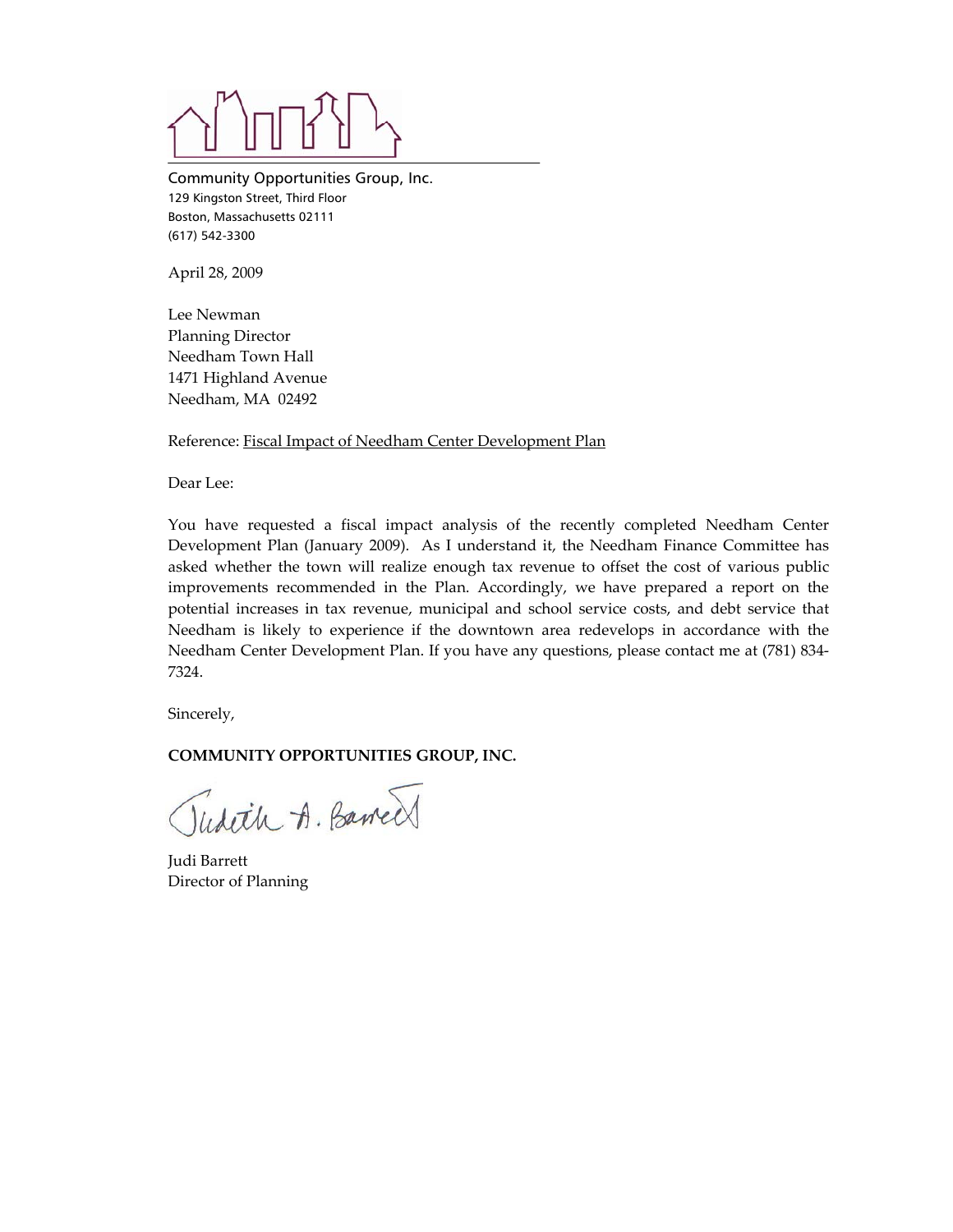*Fiscal Impact Analysis Needham Center Development Plan April 28, 2009 Page 1*

## **INTRODUCTION**

At the request of the Needham Planning Department, Community Opportunities Group, Inc., has prepared a fiscal impact analysis of zoning proposals contained in the new Needham Center Development Plan (NCDP). The proposals call for the creation of three overlay districts in Needham Center – the Needham Center Overlay District, the Lower Chestnut Street Overlay District, and the Garden Street Overlay District – as set forth in Articles 3‐8 on the Annual Town Meeting Warrant. The overlay districts are designed to encourage redevelopment of existing properties in Downtown Needham by providing intensity of use, building height, and other regulatory incentives in exchange for a developer's agreement to comply with design guidelines prepared for the town as part of the NCDP. Property owners will retain their existing zoning rights because the overlay districts do not change any provisions or requirements of the underlying Center Business and Chestnut Street Business Districts.

The NCDP also includes capital improvement recommendations for the downtown area, notably traffic safety, parking, and streetscape improvements. The purpose of this fiscal impact analysis is to determine whether redevelopment of downtown properties will generate enough tax revenue to pay for the associated cost of municipal services and contribute funds for the capital improvements. We wish to acknowledge the invaluable assistance we received from several town department heads during our work on this report: Lee Newman, Planning Director; David Davison, Assistant Town Manager/Director of Finance; Chip Davis, Administrative Assessor; Richard P. Merson, Director of Public Works; Anthony Del Gaizo, P.E., Town Engineer; Thomas J. Leary, Chief of Police; and Paul Buckley, Fire Chief.

## **BACKGROUND**

In 2006, the Needham Planning Board and Downtown Study Committee initiated work on a comprehensive plan for Needham Center. The fifty‐four acre study area includes three of the town's zoning districts – the Center Business District, the Chestnut Street Business District, and the Business District on Highland Avenue – and a combined total of 131 parcels. The planning process was guided by a series of community‐defined goals, but the "umbrella" goal was to promote Downtown Needham's vitality through new investment and a coordinated, coherent approach to the built environment and the public realm. The Needham Center Development Plan (NCDP) describes numerous tasks that need to be addressed, some by the town and others by private property owners, over a period of many years. However, the first step toward facilitating investments in private property requires "unlocking" the redevelopment potential of downtown parcels. This requires amendments to the Zoning Bylaw, which will be presented to Town Meeting in May. Other near‐term steps include an analysis of the town's options to address downtown parking needs, and this is currently underway.

The NCDP is not Needham's first effort to bring attention to the downtown area. Needham commissioned downtown parking and circulation studies in the late 1970s and 1980s, and the town's Master Plan, *Needham Planning Studies* (1983), included an area plan for Needham Center. In the late 1980s, the Needham Planning Board retained a team led by Wallace, Floyd, Associates, Inc. to prepare a more detailed downtown plan, focusing on zoning, traffic and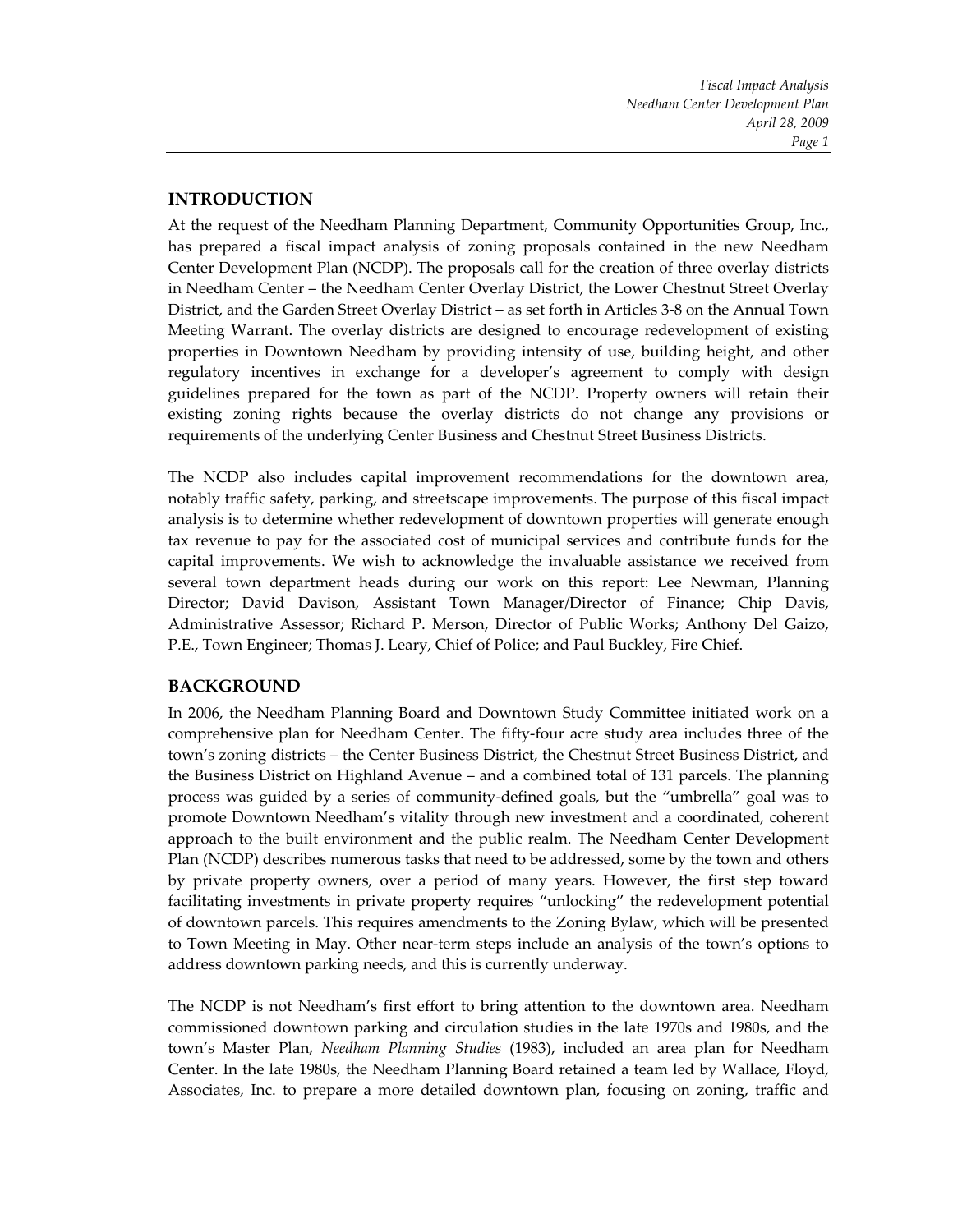*Fiscal Impact Analysis Needham Center Development Plan April 28, 2009 Page 2*

circulation. Thereafter, the Planning Board hired Goody Clancy to develop design guidelines for all of the business districts (1995), and this led the town to begin funding streetscape improvements through the five‐year Capital Improvements Plan (CIP). Since 2000, Needham has completed a *Community Development Plan*, a downtown parking study, and a parking meter inventory, and also worked with MIT graduate students on a strategic plan for the center of town. Town boards and departments have taken steps to implement these plans, and Town Meeting has continued to approve capital projects to improve downtown parking, circulation, and the public realm. Throughout the town's prior planning work, Needham has focused on making the downtown operationally safe, visually attractive, and economically vibrant for residents. A challenge for past plans, and even for the NCDP, involved reaching agreement about how much additional development should be promoted in the downtown area. Until the NCDP planning process, the town found it very difficult to achieve consensus. As a result, the zoning for Needham Center remains largely as it was twenty years ago.

The Downtown Study Committee debated the downtown's capacity to absorb growth by considering physical constraints such as circulation and parking, special qualities of the built environment that future development should preserve and enhance, and impacts on adjacent neighborhoods. Excluding public buildings, Downtown Needham currently supports a total of 1,241,480 sq. ft. of floor area, most of it occupied by commercial uses. Many meetings were devoted to the matter of "how much," and ultimately the Downtown Study Committee agreed to a plan with realistic incentives for 207,000 sq. ft. of additional floor space. If the properties that stand to benefit from the proposed overlay districts redevelop over the next ten to twenty years – the timeline estimated in the NCDP market analysis – the probable buildout would constitute a seventeen percent increase over existing conditions. Although the proposed zoning could foster as much as 690,500 sq. ft. of new floor space, it is very unlikely that the town will witness this much activity. Accordingly, we have used 207,000 sq. ft., or thirty percent of the legally attainable buildout, as the metric for estimating future tax revenue.

Table 1 reports the estimated buildout of Downtown Needham if the town implemented all of the zoning recommendations of the NCDP. We note that amendments to the Business District are not on the May 2009 Town Meeting warrant, but to be consistent with the NCDP report and other literature distributed about the planning process, we have included the Business District in our table. The potentially developable floor space in the Business District represents less than five percent of the study area's growth potential under the zoning proposals in the NCDP.

| Table 1                                                                          |                                                     |                           |                 |  |  |  |
|----------------------------------------------------------------------------------|-----------------------------------------------------|---------------------------|-----------------|--|--|--|
| Needham Center: Existing Conditions and Potential Buildout under Proposed Zoning |                                                     |                           |                 |  |  |  |
| <b>District (Existing Zoning)</b>                                                | Anticipated<br><b>Existing Floor</b><br>% Change at |                           |                 |  |  |  |
|                                                                                  | Area (Sq. Ft.)                                      | <b>Buildout: Proposed</b> | Anticipated     |  |  |  |
|                                                                                  |                                                     | Zoning                    | <b>Buildout</b> |  |  |  |
| <b>Business District</b>                                                         | 117,009                                             | 125,600                   | 7.3%            |  |  |  |
| <b>Center Business District</b>                                                  | 568,324                                             | 632,524                   | 11.3%           |  |  |  |
| <b>Chestnut Street Business District</b>                                         | 556,147                                             | 690,498                   | 24.2%           |  |  |  |
| Total                                                                            | 1,241,480                                           | 1,448,622                 | 16.7%           |  |  |  |
| Source: Needham Center Development Plan                                          |                                                     |                           |                 |  |  |  |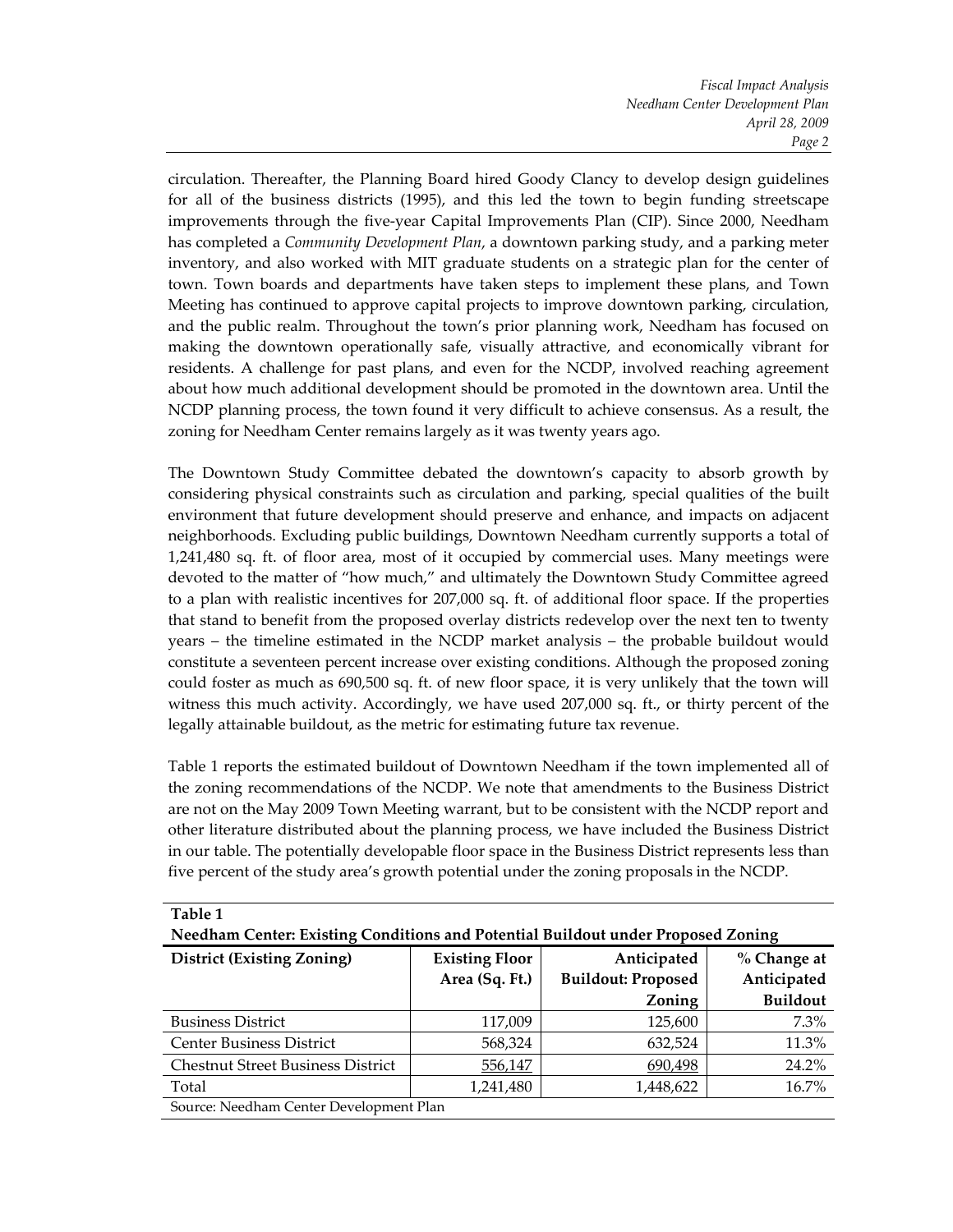## **TAX REVENUE FROM REAL PROPERTY IMPROVEMENTS**

Consistent with choices made by many communities in the early years of Proposition 2  $\frac{1}{2}$ , Needham instituted a split tax rate in Fiscal Year (FY) 1988. By applying different tax rates to residential property on one hand and commercial, industrial, and personal property (CIP) on the other hand, communities effectively shift a larger share of the tax levy to CIP taxpayers. Needham has retained a split tax rate policy since 1988, and currently uses a "CIP shift" factor of 1.750. Today, commercial, industrial, and personal property accounts for 12.7 percent of Needham's total assessed valuation and 22.1 percent of the tax levy.<sup>1</sup>

Downtown Needham currently generates about \$2 million in tax revenue, including ninety‐six percent at the FY 2009 commercial tax rate of \$19.56 and four percent at the residential rate of \$9.96.2 Using the same tax rates (rounded), the 207,000 sq. ft. of additional floor area made possible by the proposed overlay districts would result in a net increase in tax revenue of \$440,345 to \$660,518, depending on the uses of the floor area and assumptions about the average tax revenue yield for each class of use. Since all three overlay districts provide for upper‐story residential uses and one district also provides for free‐standing multi‐family uses, the mix of uses proposed by developers and approved by the Planning Board will play an important role in determining the actual increase in revenue.

We asked Chip Davis, Needham's Administrative Assessor, to review two "before-and-after" examples of recent projects in Needham Center and to assist with forecasting the future revenue from 207,000 additional sq. ft. of space. The "before‐and‐after" case studies include the Rinaldi property at 1110 Great Plain Avenue, recently redeveloped for ground‐floor retail and service businesses and upper-story housing, and the Petrini building at 392 Chestnut Street, a new medical office building. Before redevelopment, the assessed value of the Rinaldi building was \$1,062,100 (FY 2006). At the time, it consisted of an auto repair business and office space. Today, the building is assessed at \$2,487,700. The Petrini building occupies a parcel formerly used for a gas station and a dwelling. In FY 2006, the combined value of the gas station and house was \$1,124,100. By contrast, the value of the new building is \$2,650,800. These examples illustrate that redevelopment can more than double the value of built assets. Of the many assumptions used to calculate the density regulations in the overlay districts, one was that in order to be effective, zoning incentives would need to facilitate for post-redevelopment values of up to three times the existing condition on a lot. The case studies suggest that this is true.

Table 2 provides a breakdown of the attainable real estate tax revenue following the addition of 207,000 sq. ft. of floor area in Needham Center. To provide a range of outcomes for the town's review, we have reported the tax revenue for 207,000 sq. ft. of floor area in three redevelopment scenarios: seventy percent commercial uses and thirty percent residential uses, fifty percent commercial and fifty percent residential, and 100 percent commercial. Ironically, both the lowest and highest revenue projections assume that all of the space is used for commercial purposes. The difference is that one scenario is based on an average rent of \$20 per sq. ft. and the other, \$30 per sq. ft. These are generally representative of the range of rents in Needham Center today for office and retail uses.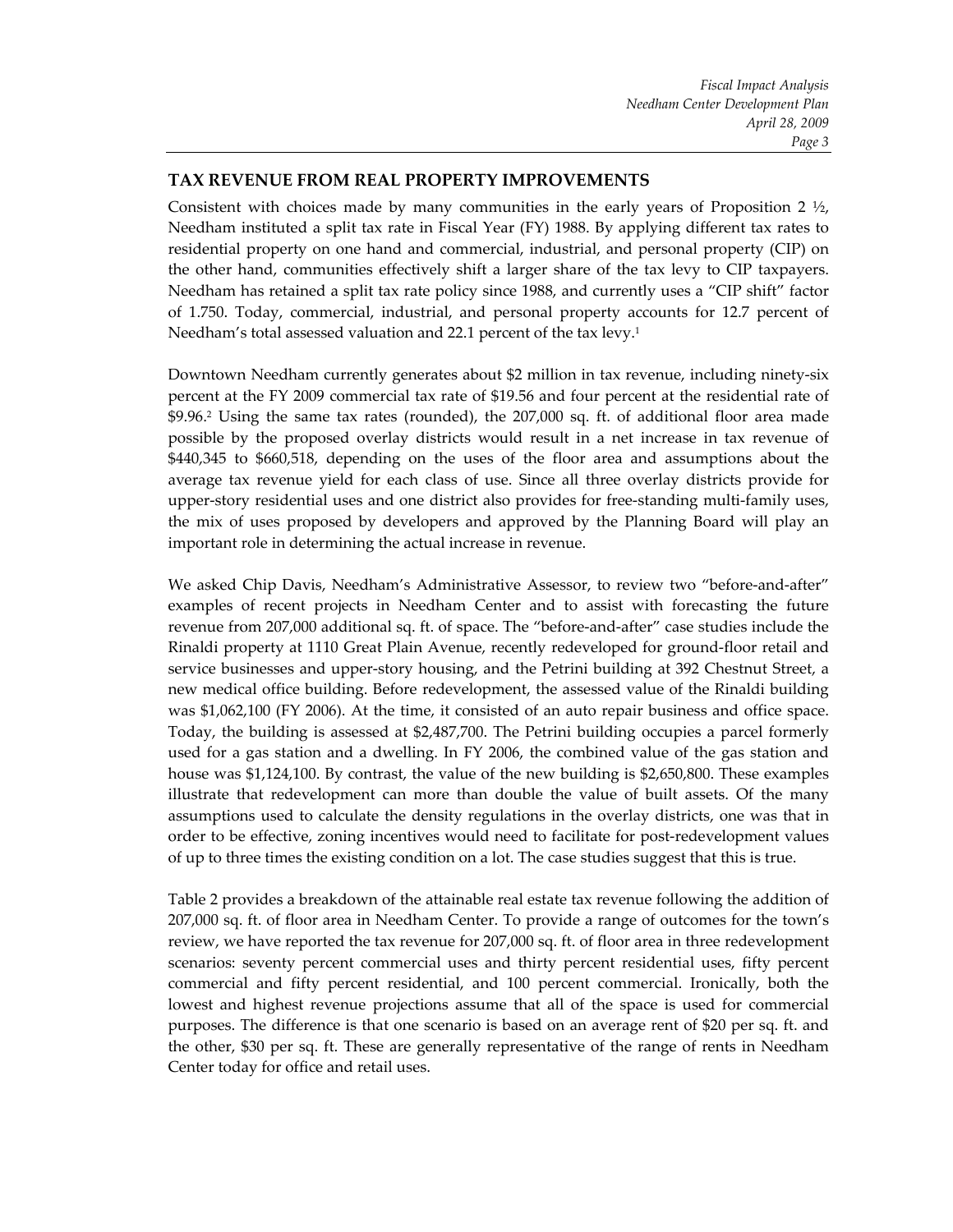#### **Table 2**

**Tax Revenue: 207,000 Sq. Ft. Additional Floor Area, Downtown Needham (2009 Dollars)**

|                                 | <b>Commercial Uses</b> |                | <b>Residential Uses</b> |             |              |
|---------------------------------|------------------------|----------------|-------------------------|-------------|--------------|
| <b>Redevelopment Scenario</b>   | Rents @                | Taxes $\omega$ | Assessed @              | Taxes @     | <b>Total</b> |
|                                 | $$20/sq.$ ft.          | \$20/\$1,000   | $$310/sq.$ ft.          | \$10/\$1000 | Revenue      |
| 100% Commercial                 | \$22,017,000           | \$440,000      | \$0                     | \$0         | \$440,000    |
| 70% Commercial, 30% Residential | \$15,412,000           | \$308,000      | \$192,251,000           | \$193,000   | \$501,000    |
| 50% Commercial, 50% Residential | \$11,009,000           | \$220,000      | \$32,085,000            | \$321,000   | \$541,000    |
|                                 |                        |                |                         |             |              |
|                                 |                        |                |                         |             |              |
| Redevelopment Scenario          | Rents @                | Taxes $\omega$ | Assessed @              | Taxes @     | <b>Total</b> |
|                                 | $$30/sq.$ ft.          | \$20/\$1,000   | $$310/sq.$ ft.          | \$10/\$1000 | Revenue      |
| 100% Commercial                 | \$33,026,000           | \$661,000      | \$0                     | \$0         | \$661,000    |
| 70% Commercial, 30% Residential | \$23,118,000           | \$462,000      | \$192,251,000           | \$193,000   | \$655,000    |
| 50% Commercial, 50% Residential | \$16,513,000           | \$330,000      | \$32,085,000            | \$321,000   | \$651,000    |

Sources: Chip Davis, Administrative Assessor, and Lee Newman, Planning Director, Town of Needham; and Community Opportunities Group, Inc. Numbers may not total due to rounding.

Notes:

\*Commercial property value assumptions:

Gross income from rents <sup>=</sup> \$20/sq. ft. or \$30/sq. ft. depending on class of use

Less 5% vacancy

Less 35% operating expenses

Assessed value <sup>=</sup> net operating income (NOI) capitalized at 11%

Tax rate assumptions: \$10/\$1,000 for residential uses; \$9.96 (FY 2009) rounded \$20/\$1,000 for commercial uses; \$19.56 (FY 2009) rounded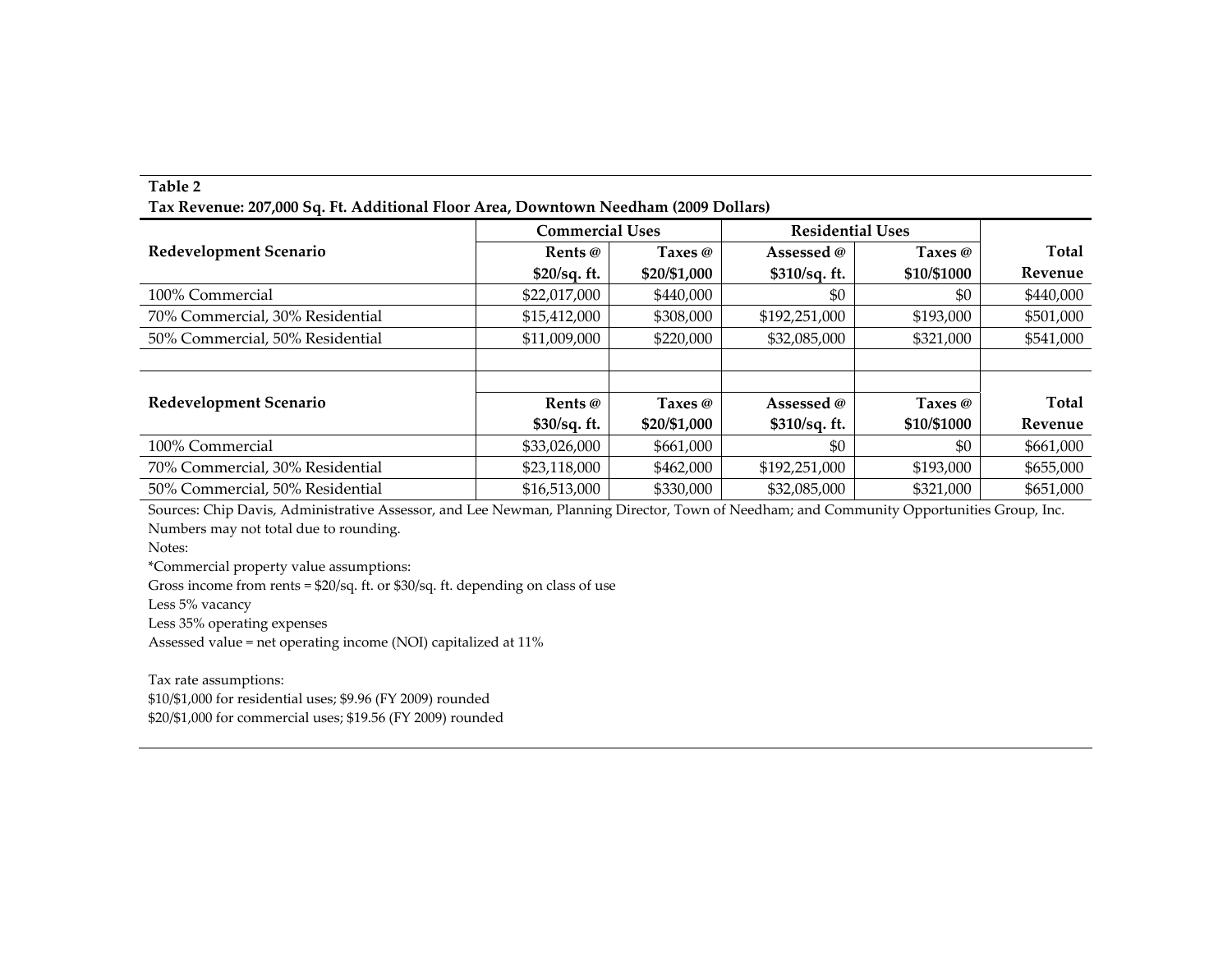*Fiscal Impact Analysis Needham Center Development Plan April 28, 2009 Page 5*

## **COST OF COMMUNITY SERVICES**

The redevelopment of properties in Needham Center will provide additional tax revenue, but commercial growth may also require more services from the town. Moreover, the NCDP promotes *mixed‐use development*, which means that in the future, developers may find it more attractive to include multi‐family housing in their projects. Analyzing the fiscal impact of the NCDP would be incomplete, and possibly misleading, if this report considered only whether Needham will realize enough new revenue to pay for traffic and streetscape improvements.

#### **Commercial Uses**

Nonresidential development places different demands on municipal services depending on the class of use. For example, retail uses usually demand more from public safety personnel than any other municipal department, but industrial uses tend to require higher expenditures for public works. Food service establishments also require periodic inspections by the health department, and uses ranging from nursing homes and day care centers to performing arts centers require semiannual or more frequent inspections by health, fire, and building authorities. In some communities, nonresidential development of all types places demands on services traditionally thought of as "residential," including public libraries. When a community invests in water works and sewer system improvements, the benefits are often shared to some degree by residential and nonresidential ratepayers.

Recognizing that each class of use has both unique needs and needs common to all uses, fiscal impact analysts have developed models to identify, estimate, and assign service costs to various types of development. The most widely used model for estimating the cost to serve nonresidential land uses is known as *proportional valuation*. This two‐part model embraces a long‐standing fiscal impact principle: the cost of nonresidential municipal services can be inferred from the relationship between nonresidential real property values and the total value of real property in a community, *adjusted for type of community and size of tax base.* After establishing the approximate share of nonresidential expenditures under existing conditions, analysts can use a similar process to estimate the cost of services that will be used by new growth. Like the fiscal impact analysis in Needham's New England Business Center (NEBC) study in 2001, we have used proportional valuation to estimate Needham's present cost of nonresidential services and the likely future cost of services in the downtown area for 207,000 sq. ft. of additional floor area.

Under present conditions, commercial and industrial development in Needham accounts for about thirty‐six percent of the town's municipal expenditures (*excluding* public schools) and nine percent of all general fund expenditures (*including* schools). Since commercial, industrial and personal properties generate 22.1 percent of the town's entire tax levy, residents clearly benefit from Needham's dual tax rate policy. Table 3 provides a summary of the first part of the proportional valuation study prepared for this report. Since a proportional valuation analysis requires actual year‐end financial data, not current‐year appropriations and revenue projections, the information in Table 3 is based on Needham's FY 2008 year-end financial report to the Massachusetts Department of Revenue (DOR) and associated data from DOR's online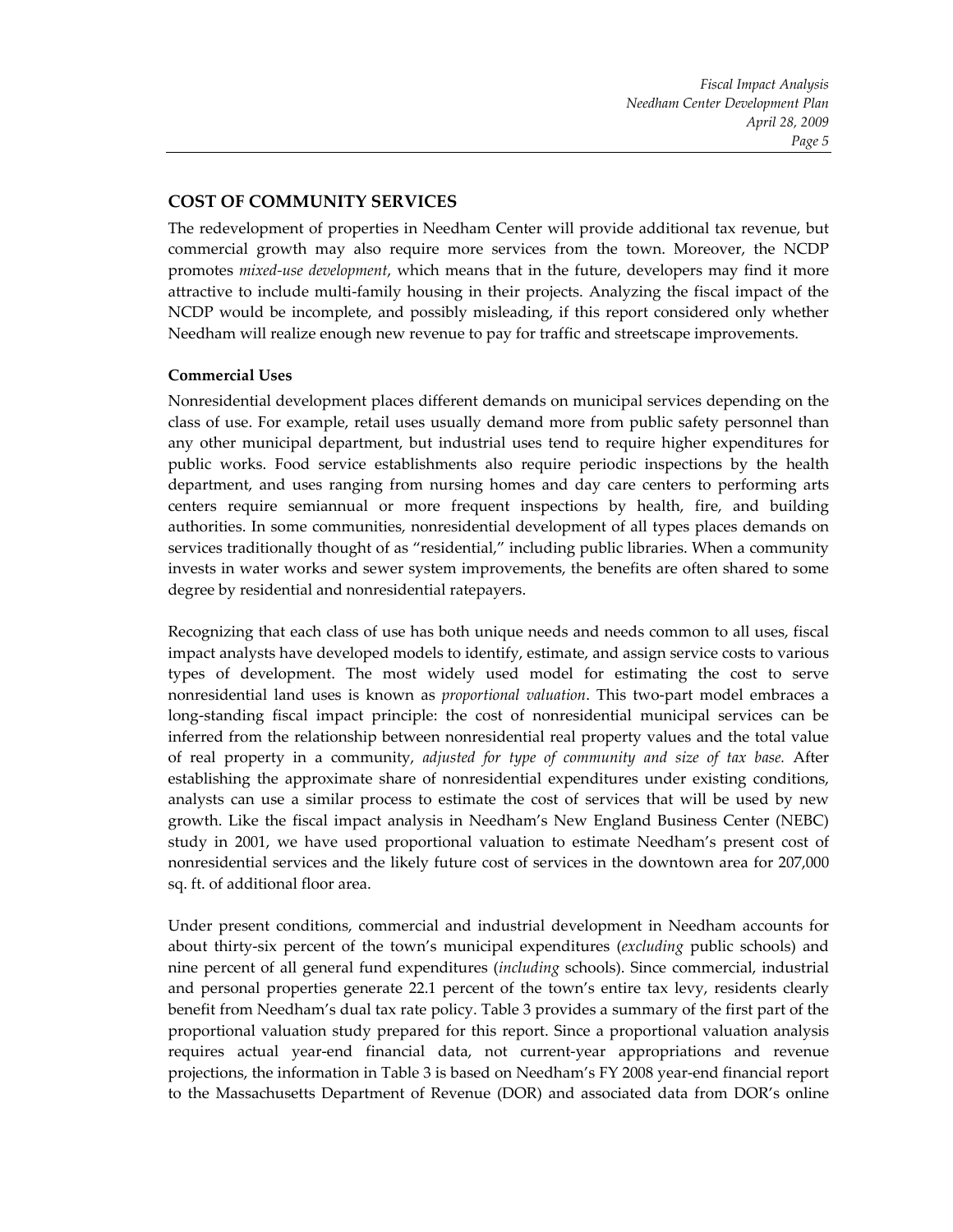Municipal Data Bank. Absent a major change in budget policy, the overall relationship between nonresidential uses and service costs would not be expected to change much from year to year.

| (FY 2008)                 | 1 горогионаг умгаанын тэмпийс ог сантин губитэлагийн гланитраг эсгүгсс соэк |                 |                                |
|---------------------------|-----------------------------------------------------------------------------|-----------------|--------------------------------|
| Code                      | <b>Model Component</b>                                                      | Amount          | <b>Notes &amp; Assumptions</b> |
| $\mathbf{A}$              | <b>Total General Fund Expenditures</b>                                      | \$92,352,000    | Excludes capital outlays       |
| $\mathbf{1}$              | <b>General Government</b>                                                   | \$4,657,000     | Source of expenditures data:   |
| $\overline{2}$            | <b>Public Safety</b>                                                        | \$11,432,000    | Town of Needham FY 2008        |
| 3                         | Education                                                                   | \$45,374,000    | Schedule A Report.             |
| $\overline{4}$            | Public Works                                                                | \$4,404,000     |                                |
| 5                         | Health & Human Services                                                     | \$853,000       |                                |
| $\boldsymbol{6}$          | Culture & Recreation                                                        | \$1,757,000     |                                |
| 7                         | Debt Service                                                                | \$7,273,000     |                                |
| $\,8\,$                   | <b>Fixed Costs</b>                                                          | \$15,059,000    |                                |
| 9                         | Other                                                                       | \$1,542,000     |                                |
|                           |                                                                             |                 |                                |
| $\mathbf B$               | <b>Estimate of Municipal Expenditures</b>                                   |                 |                                |
| $\mathbf{1}$              | <b>School Operating Budget</b>                                              | \$45,374,000    | $B1 = A3$                      |
| $\overline{2}$            | 55% Debt Service                                                            | \$4,000,000     | Estimates based on Schedule    |
| 3                         | 65% Fixed Costs                                                             | \$9,788,000     | A, Part X; and FY09 Budget     |
|                           |                                                                             |                 | Message.                       |
| $\mathsf{C}$              | Municipal Expenditures                                                      | \$33,190,000    | $C = A-B1-B2-B3$               |
|                           |                                                                             |                 |                                |
|                           | Proportional Valuation Analysis                                             |                 |                                |
| $\mathbf D$               | Non-Residential Real Property Value                                         | \$744,247,000   | Tax Recap Sheet                |
| ${\bf E}$                 | <b>Total Real Property Assessed Value</b>                                   | \$7,083,039,000 | Tax Recap Sheet                |
| $\boldsymbol{\mathrm{F}}$ | Ratio                                                                       | 0.11            | $F = D/E$                      |
| $\mathsf G$               | Non-Residential Parcels                                                     | 416             | Tax Recap Sheet                |
| H                         | <b>Total Parcels</b>                                                        | 9,967           | Tax Recap Sheet                |
| $\rm I$                   | Average Value: Non-Residential Parcel                                       | \$1,789,000     | $I = D/G$                      |
| J                         | Average Value: All Parcels                                                  | \$711,000       | $J = E/H$                      |
| ${\bf K}$                 | Ratio                                                                       | 2.52            | $K = I/J$                      |
| $\mathbf L$               | <b>Refinement Coefficient</b>                                               | 2.50            | Proportional Valuation         |
| $\mathbf M$               | Nonresidential Expenditures                                                 | \$8,718,000     | $M = C * F * L$                |
| ${\bf N}$                 | Residential Expenditures                                                    | \$24,471,000    | $N = C-M$                      |

| Table 3                                                                            |
|------------------------------------------------------------------------------------|
| Proportional Valuation: Estimate of Current Nonresidential Municipal Service Costs |
| (FY 2008)                                                                          |

Additional Notes:

(1) Values shown for (D) and (E) exclude the assessed value of personal property

(2) Source of proportional valuation "refinement coefficient" in L: Robert Burchell and David Listokin, *Fiscal Impact Handbook.*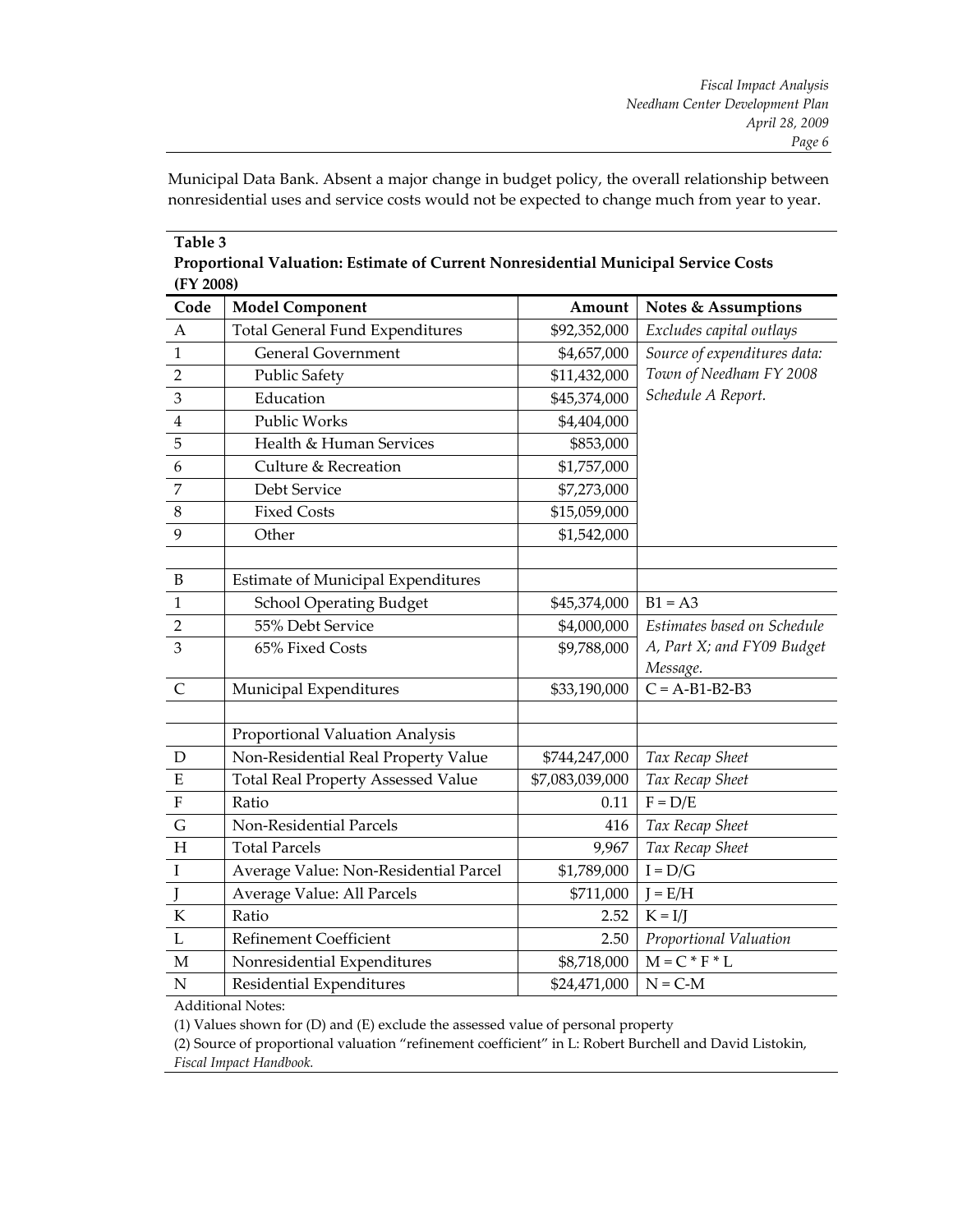To estimate the town's additional cost of nonresidential services for 207,000 sq. ft. of commercial space, we applied the second part of the proportional valuation model, as shown in Table 4. Here, the model assumes that the relationship between the value of new growth and the value of existing nonresidential property is an indicator of new service costs, *adjusted for scale.* As in Table 3, the adjustment for scale is made with a refinement coefficient. The resulting municipal service costs of fifty-two to sixty cents per sq. ft. of commercial space is consistent with what we have found in other maturely developed, high-end suburbs. Actual costs typically range from about forty cents to seventy‐five cents per sq. ft. depending on the type of commercial use.

| <b>Proportional Valuation: Estimate of New Nonresidential Service Costs (FY 2008)</b> |                            |              |              |  |  |
|---------------------------------------------------------------------------------------|----------------------------|--------------|--------------|--|--|
|                                                                                       | Additional 207,000 sq. ft. |              |              |  |  |
| <b>Model Component</b>                                                                | $100\%$                    | $50\%$       |              |  |  |
|                                                                                       | Commercial                 | Commercial   | Commercial   |  |  |
| Assessed Value (Estimated)                                                            | \$33,026,000               | \$23,118,000 | \$16,513,000 |  |  |
| Proportion to Total Nonresidential Value                                              | 0.04                       | 0.03         | 0.02         |  |  |
| Proportion to Average Nonresidential Value                                            | \$18.46                    | \$12.92      | \$9.23       |  |  |
| <b>Refinement Coefficient</b>                                                         | 0.28                       | 0.31         | 0.33         |  |  |
| <b>Estimated Cost of Services</b>                                                     | \$108,000                  | \$84,000     | \$62,000     |  |  |
| Average Cost of Services/Sq. Ft.                                                      | 0.52                       | 0.58         | 0.60         |  |  |
|                                                                                       |                            |              | $70\%$       |  |  |

Sources and Notes:

**Table 4**

(1) Estimated value of each redevelopment scenario based on rents @ \$30/sq. ft. from Table 2; values rounded.

(2) Total Nonresidential Value = (D) and Average Nonresidential Value = (I) from Table 3.

#### **Residential Uses**

The proposed overlay districts provided for mixed‐use developments that include housing. The most common methodology for estimating new residential service costs – the per capita model – offers the advantage of simplicity and the disadvantage of exaggerating near‐term growth in expenditures. Since the model tends to generate high cost projections, we decided to use it in this analysis so that our estimate of the NCDP's total cost of community services would result in a conservative net (surplus) revenue estimate.

The proportional valuation analysis indicates that Needham currently spends about ninety percent of its general fund operating budget on residential services, including schools. The per capita cost of municipal services is approximately  $$1,000$ ,<sup>3</sup> and the educational cost per student, net of Chapter 70 aid, is \$10,500 ("Actual Net School Spending").4 If thirty percent of the 207,000 sq. ft. of attainable floor area includes housing, the 62,100 sq. ft. of residential floor area would most likely support fifty-two units at an average of 1,200 sq. ft. per unit. Similarly, if fifty percent of the floor area includes housing, the 103,500 sq. ft. of residential floor area would most likely support eighty‐six units. While the revenue estimate for residential space in Table 2 is based on an average value per sq. ft., the cost of residential services must be correlated with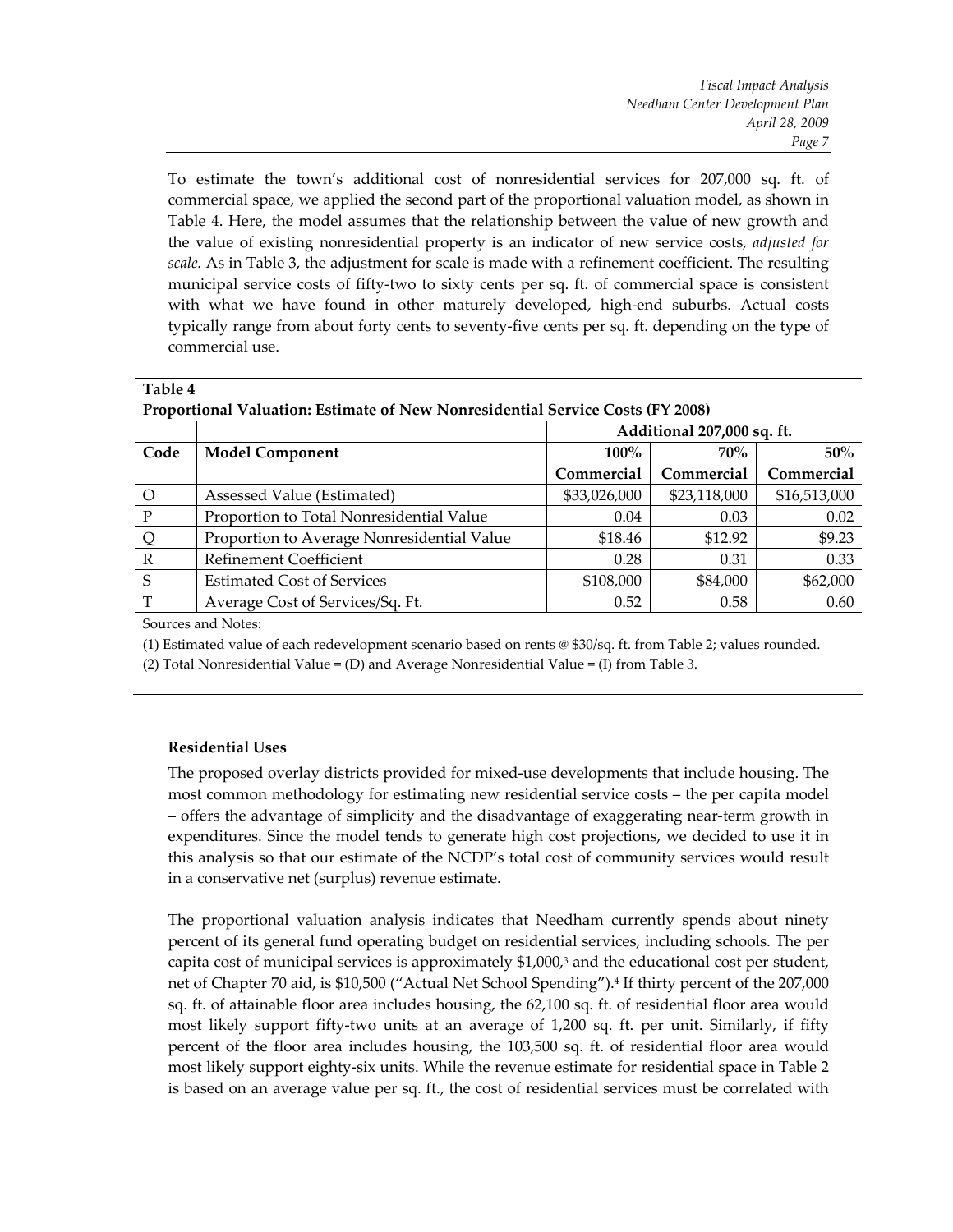the number of housing units. This is because the per capita cost of services model hinges on assumptions about the number, size, and composition of households.

To estimate downtown's new household population, we relied upon two sources of data: the American Community Survey (ACS) 2005‐2007, and our own multi‐family housing database. Since 2003, we have monitored the number of school-age children in thirty-two multi-family developments in Eastern Massachusetts. More recently, we began to study household composition in mixed‐use developments because the character of the housing is so different from that of traditional multi-family developments. The household size and school-age children assumptions used in this report are shown in Table 5. For each component – household population, and number of school‐age children – we used the higher average number from the sources we considered. If multi-family units are developed in the overlay districts, they will probably include a mix of one-, two-, and three-bedroom units, but primarily one- and twobedroom units. These multipliers assume that on average, the mixed‐use dwelling units would be two‐bedroom units.

| Table 5                                                  |
|----------------------------------------------------------|
| Estimate of Household Population and School-Age Children |
| <b>Needham Center Mixed-Use Developments</b>             |

|                     | American  | <b>COG</b>      | Used in            | For 52 | <b>For 86</b> |
|---------------------|-----------|-----------------|--------------------|--------|---------------|
|                     | Community | <b>Database</b> | <b>This Report</b> | Units  | Units         |
|                     | Survey    |                 |                    |        |               |
| Household Size      | 2.34      | 2.26            | 2.34               | 122    | 201           |
| School-Age Children | 0.18      | 0.22            | 0.22               | 11     | 19            |

Source: U.S. Bureau of the Census, American Community Survey 2005‐2007 Three‐Year Estimates, Needham, Massachusetts and PUMS Data; and Community Opportunities Group, Inc.

The cost of residential services to support the new population and school students is reported in Table 6.

**Table 6**

**Estimate of New Residential Service Costs (FY 2008)**

|                           | Household           | <b>Cost Basis Per</b> | <b>Total Cost of</b> |
|---------------------------|---------------------|-----------------------|----------------------|
|                           | Population &        | Person/Per            | <b>Services</b>      |
|                           | School-Age Children | <b>Student</b>        |                      |
| 52 Housing Units          |                     |                       |                      |
| <b>Municipal Services</b> | 122                 | 1,000                 | \$122,000            |
| <b>School Services</b>    | 11                  | 10,500                | \$116,000            |
| Total                     |                     |                       | \$238,000            |
| 86 Housing Units          |                     |                       |                      |
| <b>Municipal Services</b> | 201                 | 1,000                 | \$201,000            |
| <b>School Services</b>    | 19                  | 10,500                | \$200,000            |
| Total                     |                     |                       | \$401,000            |
|                           |                     |                       |                      |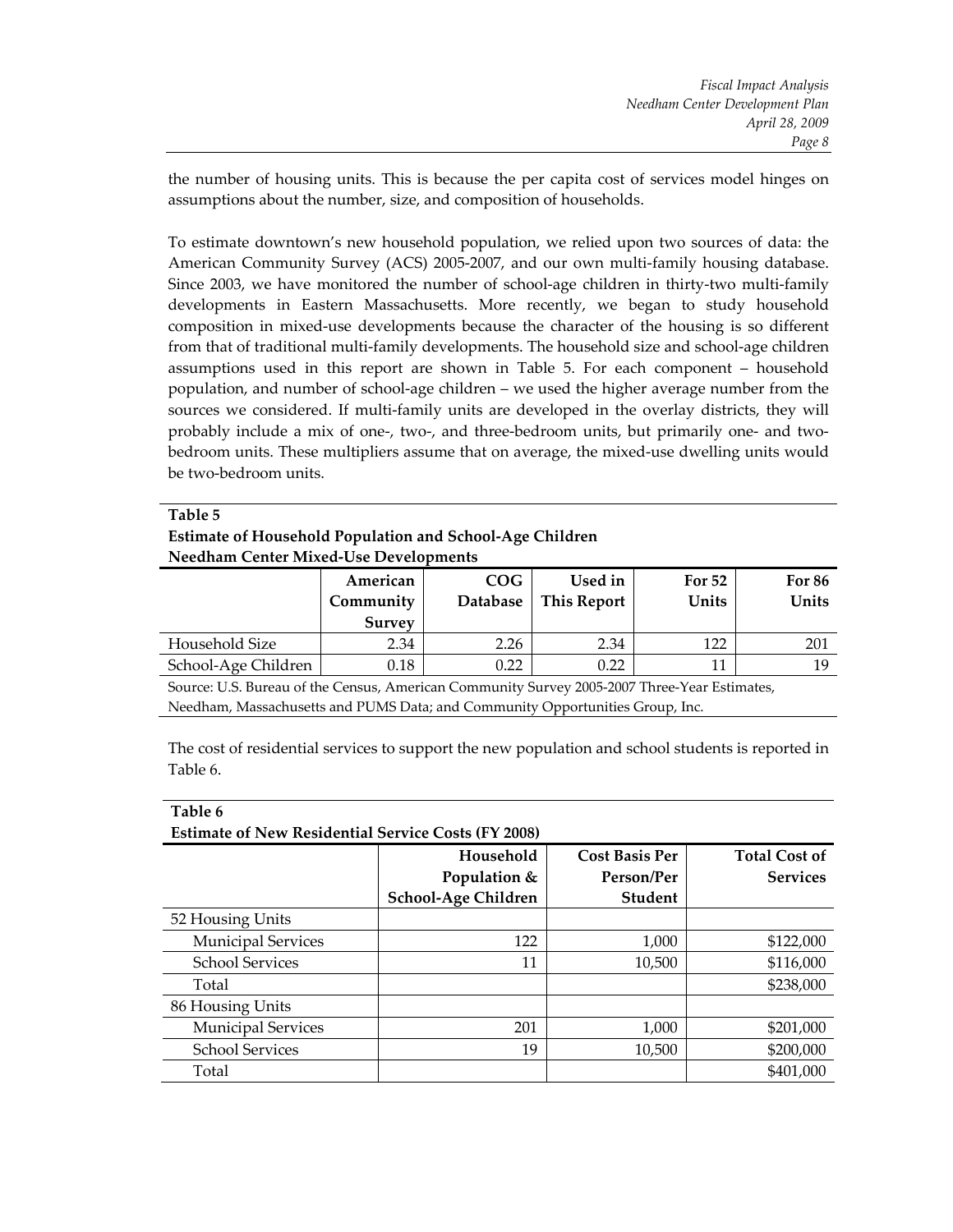## **FISCAL IMPACT**

#### **Municipal and School Services**

Table 7 compiles the real estate tax revenue projections in Table 2 and the service cost projections in Tables 4 and 6 (adjusted to FY 2009 values at 5.9 percent),<sup>5</sup> and reports the estimated *net revenue* for each development scenario. However, Table 7 provides a more complete picture of revenues generated by future redevelopment in Needham Center because it includes personal property taxes for the additional commercial space and motor vehicle excise taxes for the dwelling units. Personal property tax revenue represents 1.5% of real estate tax revenue,<sup>6</sup> and motor vehicle excise taxes have been calculated on a per capita basis at \$135 per person. For comparison, Needham's total motor vehicle excise tax revenue in FY 2008, \$4,392,444, represents an average of \$155 per capita.7 The net revenue and cost‐revenue ratios in Table 7 illustrate that the types of development encouraged in the overlay districts would have a favorable fiscal impact on the town.

|                                       | Additional 207,000 sq. ft. |            |            |  |
|---------------------------------------|----------------------------|------------|------------|--|
|                                       | 100%                       | 50%        |            |  |
| <b>Fiscal Impact Component</b>        | Commercial                 | Commercial | Commercial |  |
| I. Total Tax Revenue                  |                            |            |            |  |
| Commercial Uses, Rents @ \$30/sq. ft. | \$661,000                  | \$462,000  | \$330,000  |  |
| <b>Personal Property Taxes</b>        | \$10,000                   | \$7,000    | \$5,000    |  |
| <b>Residential Uses</b>               | \$0                        | \$193,000  | \$321,000  |  |
| Motor Vehicle Excises                 | \$0                        | \$16,000   | \$27,000   |  |
| <b>Total Revenues</b>                 | \$671,000                  | \$678,000  | \$683,000  |  |
| II. Total Service Costs               |                            |            |            |  |
| <b>Commercial Uses</b>                | \$114,000                  | \$89,000   | \$66,000   |  |
| <b>Residential Uses</b>               | \$0                        | \$252,000  | \$425,000  |  |
| <b>Total Service Costs</b>            | \$114,000                  | \$341,000  | \$491,000  |  |
| III. Fiscal Impact                    |                            |            |            |  |
| Net Revenue                           | \$557,000                  | \$337,000  | \$192,000  |  |
| Cost-Revenue Ratio                    | 0.17                       | 0.50       | 0.72       |  |
|                                       |                            |            |            |  |
| <b>IV.</b> Alternative Outcome        |                            |            |            |  |
| Commercial Uses, Rents @ \$20/sq. ft. | \$440,000                  | \$308,000  | \$220,000  |  |
| Personal Property Taxes               | \$7,000                    | \$5,000    | \$3,000    |  |
| Adjusted Total Revenue                | \$447,000                  | \$522,000  | \$571,000  |  |
| V. Adjusted Fiscal Impact             |                            |            |            |  |
| <b>Adjusted Net Revenue</b>           | \$333,000                  | \$181,000  | \$80,000   |  |
| Adjusted Cost-Revenue Ratio           | 0.26                       | 0.65       | 0.86       |  |

#### **Table 7 Estimate of Total New Revenues and Service Costs**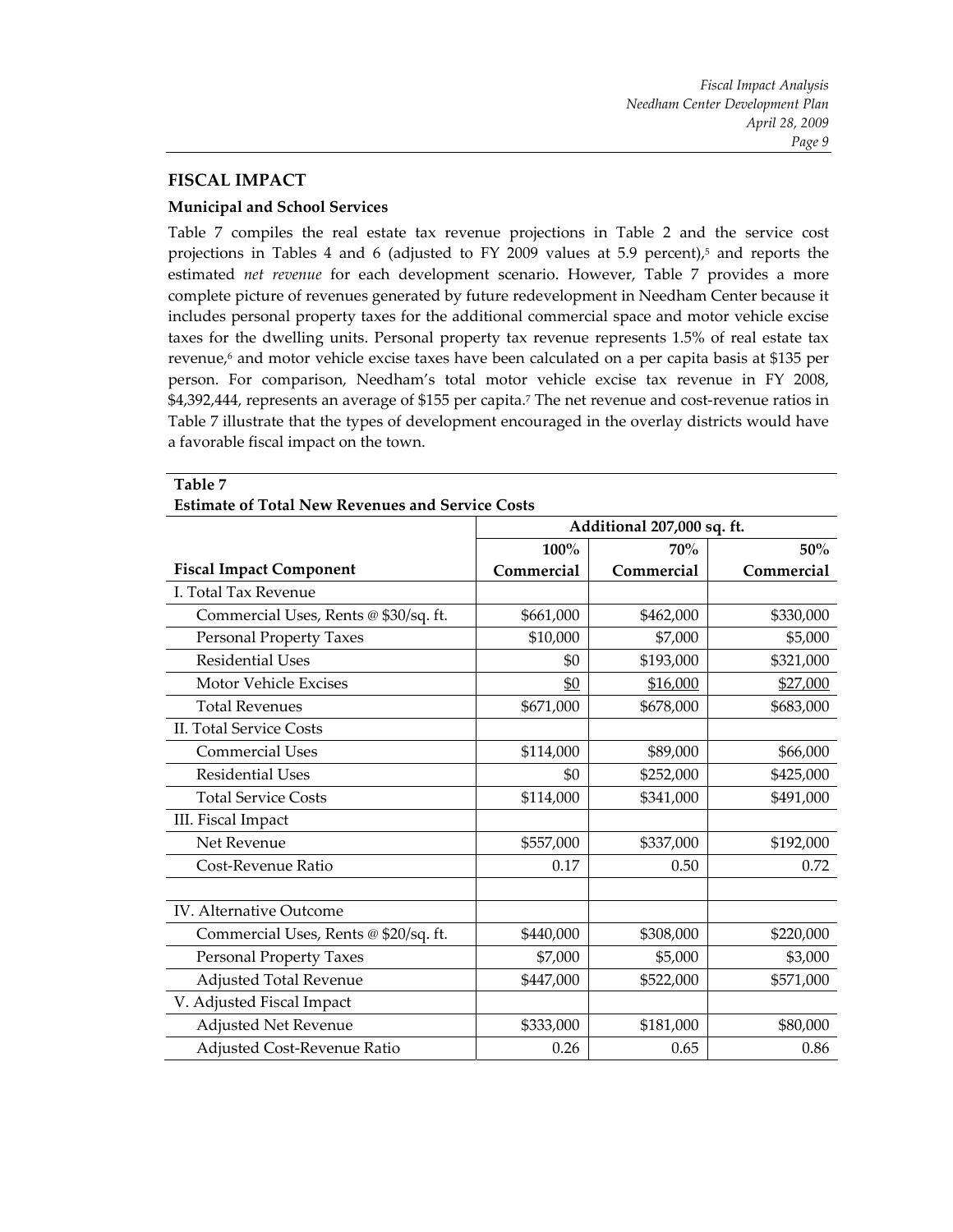# **PUBLIC IMPROVEMENTS**

The NCDP recommends numerous capital improvements in order to encourage private investment and make the downtown area even more appealing to local and regional patrons of the district's stores and restaurants. For public safety reasons, some of the improvements are critical. The NCDP calls attention to them, but it would not be accurate to characterize the NCDP as the genesis of these recommendations. Other improvements are essential to achieving the urban design and economic development goals of the NCDP, but like many capital projects carried out by the town, they will depend on local policy decisions, competing priorities, the availability of town funds, and access to infrastructure and streetscape grants offered by the state.

## **Traffic and Circulation Improvements**

The critical improvements require upgrading traffic signals with a traffic‐responsive "closed loop system" that can override scheduled signal cycles according to actual traffic demand on the street. In the next two years, these improvements need to be made at four intersections: May Street/Highland Avenue, Dedham Avenue/Highland Avenue, Chapel Street/Great Plain Avenue, and School Street/Chestnut Street. As we understand it, Needham installed new traffic signals in the downtown area in the early 1990s. Unfortunately, the system has not worked properly and the Department of Public Works (DPW) was already planning to replace it. The Level of Service (LOS) at three of the affected intersections is currently below "D," which means they routinely experience significant or excessive delays, traffic jams, very long queues, and cycle failures. Upgrading the traffic signals as already intended by the Needham DPW and reinforced by recommendations of the NCDP will improve the four signalized intersections that currently have LOS designations of "D" or below.

The estimated cost of upgrading the traffic signals in all four locations, including design and construction, is \$2.0 million. This estimate is based on services provided by BETA Group, Inc., for the NCDP. We understand that Public Works Director Richard Merson agrees with BETA Group's estimate.

## **Signage**

The NCDP identifies needs for improved signage at Linden Street/Great Plain Avenue, Junction Street/Chestnut Street, and Garden Street/Great Plain Avenue. The report also recommends developing a traffic management plan to reduce school‐generated traffic.

The estimated cost of installing improved signage in these three locations is \$7,500. This estimate also is based on services provided by BETA Group, Inc.

## **Streetscape Improvements**

Like Needham's previous planning work in the downtown area, the NCDP recommends a streetscape improvements program. The proposed improvements involve four streets – Highland Avenue, Great Plain Avenue, Chestnut Street, and Chapel Street – with a combined total of 7,740 linear feet. In some cases, the NCDP promotes improvements that are very similar to improvements identified in previous plans but which, for various reasons, the town has not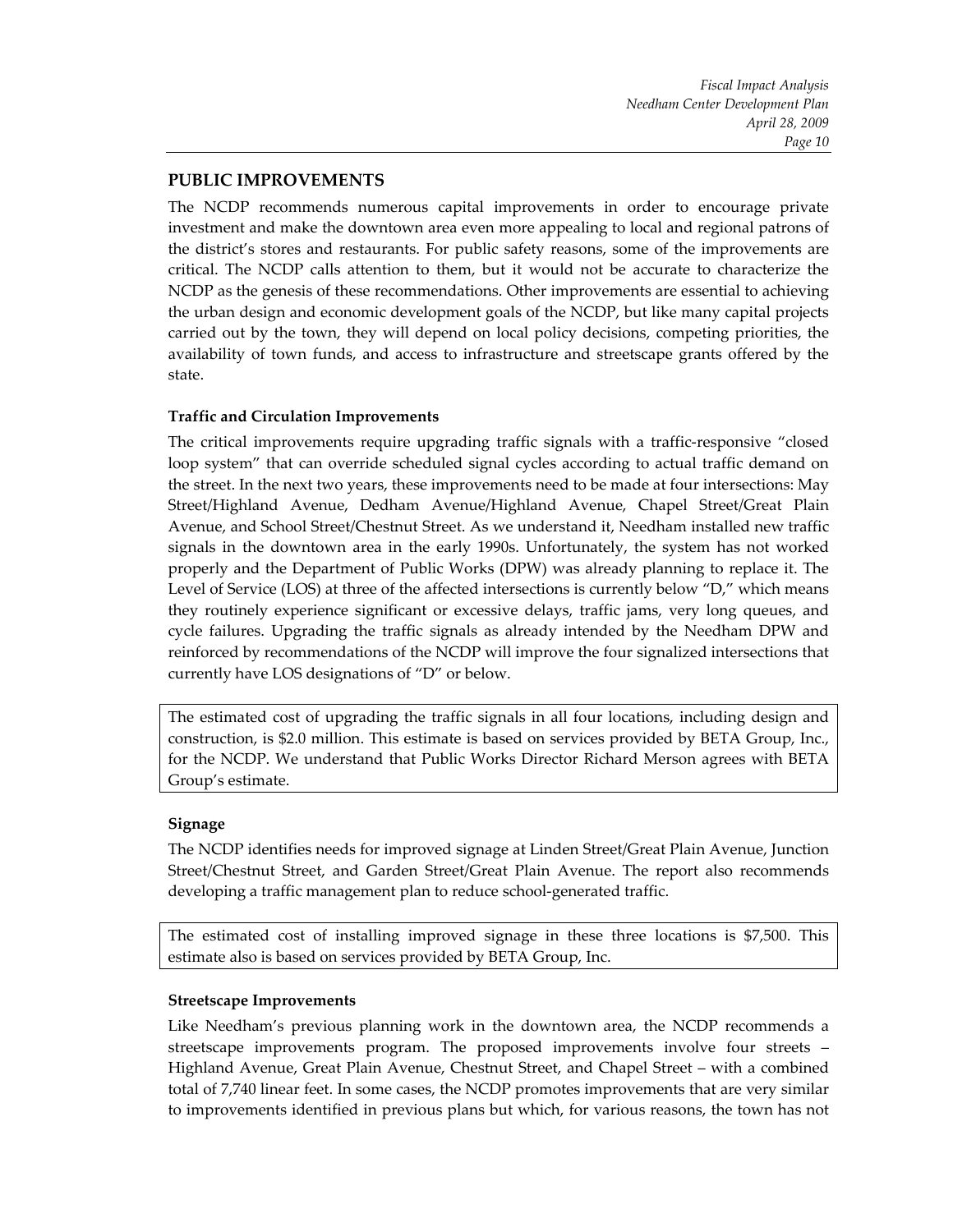been able to implement or has implemented only in part. In other cases, notably the treatment of sidewalks, the NCDP's recommendations are different.

Today, land use and transportation planners recognize that many of the "improvements" promoted in the 1960s and early 1970s to accommodate cars have compromised pedestrian safety and made central business districts less inviting to foot traffic. However, foot traffic is precisely what downtown retailers need in order for their businesses to thrive. More than forty years ago, it became fashionable to reduce the width of downtown sidewalks and widen roadway lanes to keep pace with growth in traffic volumes, but ideas about the environmental and quality-of-life impacts of auto dependency have changed. Further, the Americans with Disabilities Act of 1990, as amended (ADA), has sensitized both professionals and the public to the ways in which earlier urban design plans unwittingly increased mobility barriers for people with disabilities.

The streetscape program identified in the NCDP ranges from installing street lights and widening sidewalks to planting street trees, providing disposal containers for solid waste and recyclables, providing benches, replacing curbing and signs, resurfacing streets, and improving crosswalks with decorative accent paving in order to improve safety for pedestrians. Some of these improvements will most likely be made on a project-by-project basis by developers, who have a direct interest in the appearance and functionality of Needham Center. Toward this end, the proposed overlay district regulations create an opportunity for the Planning Board to negotiate with developers for public amenities as part of the site plan review process. In the past, Needham developers have helped the town with some public improvements when there was a mutual benefit to their projects and the surrounding area, so there is no reason to think this will not happen again in the future. Still, it is impossible to determine how much of the proposed streetscape program will be carried out with private resources, in part because development of 207,000 sq. ft. of additional floor area will not happen at once. In fact, it could take more than a decade to achieve the economic benefits of the overlay districts.

Since the NCDP is a concept plan for the downtown area, it does not include detailed, "bid‐ ready" plans and specifications. As a result, the cost estimate for future streetscape improvements needs to account both for engineering and landscape architectural services as well as construction.

The estimated cost of the complete streetscape program, including design and construction, is \$7.4 million. This estimate was prepared by Needham's Town Engineer, Anthony L. Del Gaizo, P.E. Table 8 provides the specifications and assumptions used to generate the cost estimate.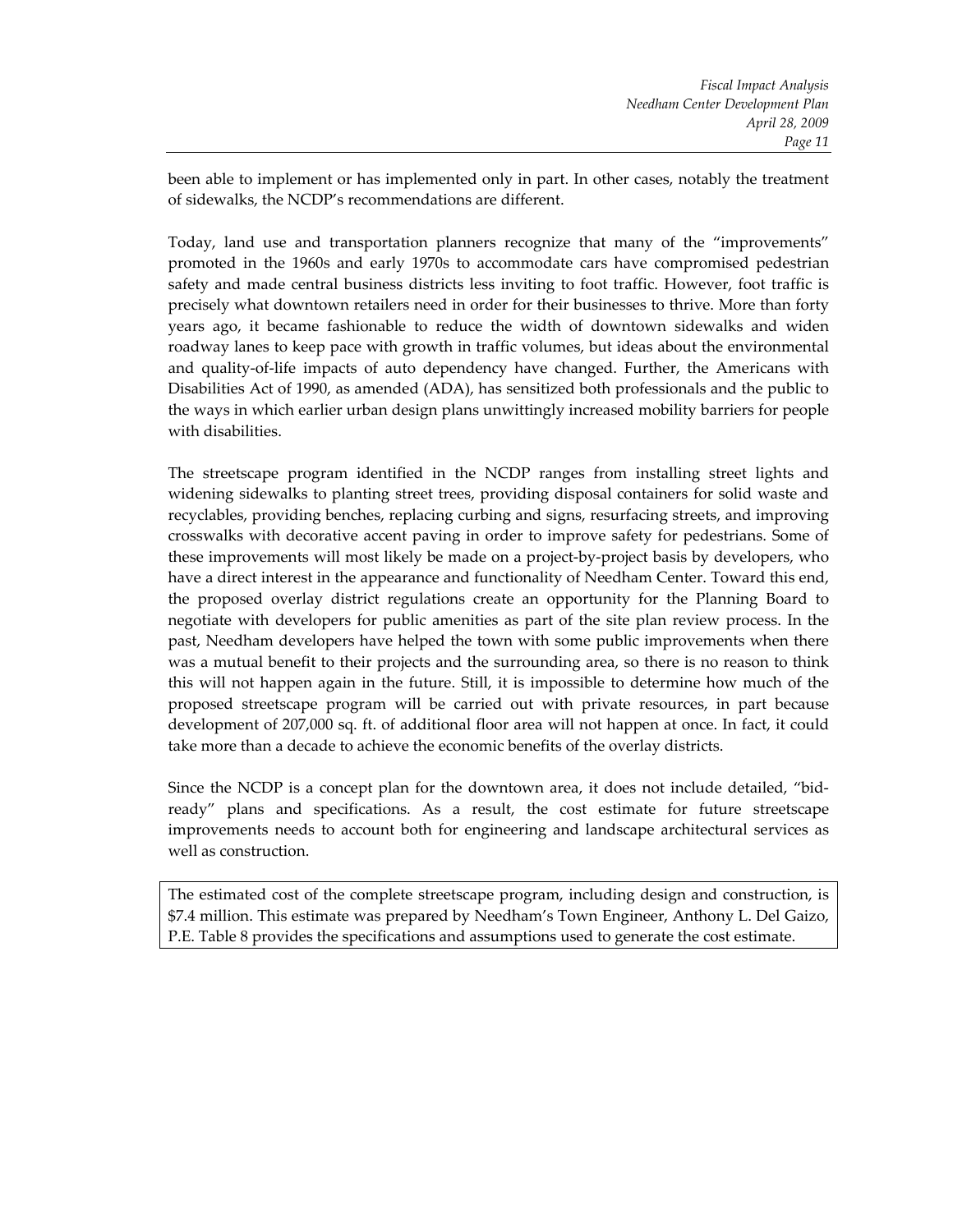| Table 8                                                             |             |                   |                                |  |  |  |
|---------------------------------------------------------------------|-------------|-------------------|--------------------------------|--|--|--|
| <b>Estimated Cost of Needham Center Streetscape Improvements</b>    |             |                   |                                |  |  |  |
| <b>Type of Improvement</b>                                          | Cost/Linear | <b>Total Cost</b> | <b>Notes &amp; Assumptions</b> |  |  |  |
|                                                                     | Foot (LF)   |                   |                                |  |  |  |
| Pedestrian Street Lights                                            | \$137       | \$1,060,380       | 2 per 44 linear feet           |  |  |  |
| Conduit                                                             | \$60        | \$464,400         |                                |  |  |  |
| Concrete Sidewalks                                                  | \$133       | \$1,029,420       | Average width 10 feet          |  |  |  |
| Granite Curb                                                        | \$120       | \$928,800         |                                |  |  |  |
| <b>Street Pavement Overlay</b>                                      | \$84        | \$650,160         | \$120/ton                      |  |  |  |
| <b>Pavement Markings</b>                                            | \$42        | \$325,080         |                                |  |  |  |
| <b>Casting Adjustments</b>                                          | \$25        | \$193,500         | \$200/each                     |  |  |  |
| <b>Decorative Accent Pavers</b>                                     | \$150       | \$1,161,000       | 4 locations                    |  |  |  |
| Barrels, Benches                                                    | \$20        | \$154,800         | \$4,000 each                   |  |  |  |
| Signs                                                               | \$2         | \$15,480          | \$120/each                     |  |  |  |
| Miscellaneous Special Features                                      | \$40        | \$309,600         | \$4,000 each                   |  |  |  |
| <b>Street Trees</b>                                                 | \$10        | \$77,400          | 2 per 100 linear feet          |  |  |  |
| Miscellaneous                                                       | \$10        | \$77,400          |                                |  |  |  |
| <b>Subtotal Construction Cost</b>                                   |             | \$6,447,420       |                                |  |  |  |
| Design Services @ 15%                                               |             | \$968,000         |                                |  |  |  |
| Total Estimated Cost (Rounded)                                      |             | \$7,420,000       |                                |  |  |  |
| Source: Anthony L. Del Gaizo, P.E., Town of Needham, 24 April 2009. |             |                   |                                |  |  |  |

#### **Capacity to Support Debt Service for Downtown Improvements**

The net revenues reported in Table 7 can be used to estimate the capacity of redevelopment to help finance the debt service for capital improvements in the downtown area. Table 9 presents the total amount of debt that could be carried by the net revenue from each scenario, using a working assumption of 20‐year general obligation bonds at 4.75 percent interest.

#### **Table 9**

#### **Long‐Term Debt Supportable by Net Revenues**

|                                | $100\%$     | 70%         | 50%         |
|--------------------------------|-------------|-------------|-------------|
| Net Revenue Scenario           | Commercial  | Commercial  | Commercial  |
| Commercial Uses @ \$30/sq. ft. | \$557,000   | \$337,000   | \$192,000   |
| Maximum Long-Term Debt         | \$7,630,000 | \$4,620,000 | \$2,630,000 |
| Commercial Uses @ \$20/sq. ft. | \$333,000   | \$181,000   | \$80,000    |
| Maximum Long-Term Debt         | \$4,560,000 | \$2,480,000 | \$1,100,000 |

In light of the commitments developers have made in the past to making the downtown a better place for everyone, it is very unlikely that Needham will have to carry the entire cost of the streetscape program at public expense. However, even under the lowest net revenue projection for fifty percent commercial space and fifty percent residential space, Table 9 shows that there is clearly enough to support a phased capital improvements plan for Needham Center.